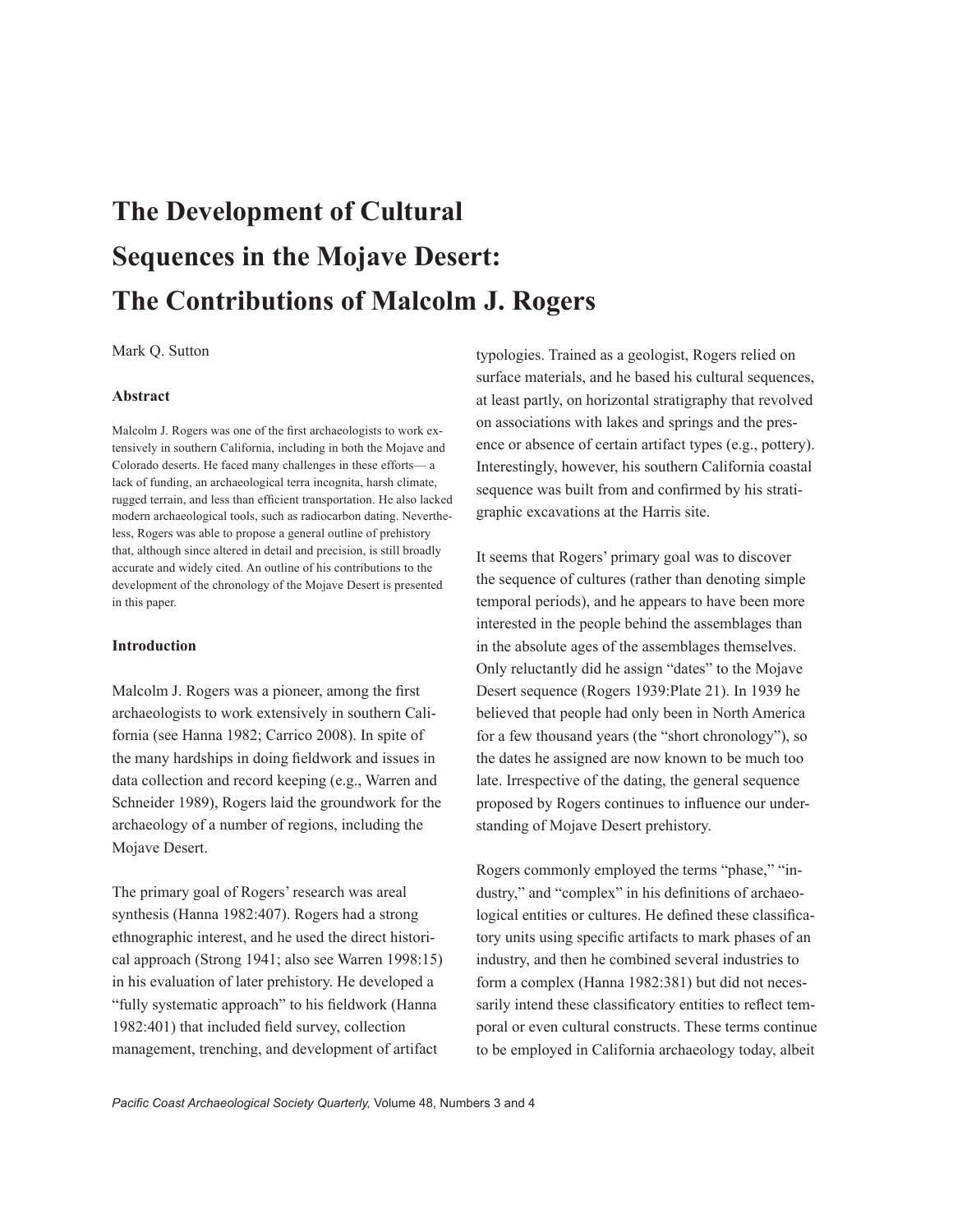with different meanings, so it is important to account for the change in lexicon.

## **Regional Chronologies**

Rogers worked extensively in three major regions of Alta California—the San Diego coast, the Colorado Desert, and the Mojave Desert— and developed basic chronological models for each of these regions. In the San Diego area, a modified version of his basic chronology is still used (Sutton and Gardner 2010) but is not without its critics. In the northern Colorado Desert of California, a new model to replace that of Rogers has only recently been proposed (Sutton 2011).

The development of Rogers' Mojave Desert sequence (Figure 1) is discussed below. The Mojave Desert generally occupies the northern portion of the California desert but includes portions of southern Nevada and western Arizona. It is a region of very dry landscapes but with a number of fossil lakes and rivers, indicative of a much wetter past.

About 1925 Rogers began to reconnoiter the Mojave Desert, primarily the central Mojave Desert, to gather information for use in the construction of a cultural chronology. No previous work had been done in the Mojave Desert with this objective, so Rogers was essentially encountering an archaeological terra incognita. Rogers did not conduct any systematic survey (in the contemporary archaeological sense) (see Warren 1998:15), but he discovered many sites and described many landscapes. Artifacts were found, collected, or noted; associations with natural features (e.g., springs or lakes) were made, and a model of chronology emerged. Only occasional small excavations ("test units" in the contemporary archaeological lexicon) were made, mainly due to the general absence of large stratified site deposits and the presence of sites that contained numerous surface artifacts (Warren 1986:1– 1). Lacking vertical stratigraphic data or chronometric dating, Rogers utilized horizontal stratigraphy, artifact

Figure 1. The evolution of Rogers' Mojave Desert chronology and the current Mojave Desert sequence.

| <b>Rogers' 1931</b><br>Chronology | <b>Rogers' 1939</b><br>Chronology | <b>Rogers' 1945</b><br>Chronology | <b>Rogers' 1950</b><br>Chronology | <b>Rogers' 1966</b><br>Chronology | <b>Current Mojave Desert</b><br>Sequence (Sutton et al. 2007) |             |
|-----------------------------------|-----------------------------------|-----------------------------------|-----------------------------------|-----------------------------------|---------------------------------------------------------------|-------------|
|                                   |                                   |                                   |                                   |                                   | (hypothetical)                                                | Pre-Clovis  |
| Eolithic                          |                                   |                                   |                                   |                                   |                                                               | Paleoindian |
|                                   | Malpais                           |                                   | San Dieguito I                    | San Dieguito I                    | Lake Mojave<br>Pinto<br>(and Deadman Lake)<br>Gypsum          |             |
|                                   | Playa I                           |                                   | San Dieguito II                   | San Dieguito II                   |                                                               |             |
|                                   | Playa II                          |                                   | San Dieguito III                  | San Dieguito III                  |                                                               |             |
|                                   | Pinto-Gypsum                      |                                   | Amargosa I<br>(Pinto)             |                                   |                                                               |             |
|                                   |                                   |                                   | Amargosa II<br>(Gypsum)           |                                   |                                                               |             |
|                                   | Amargosa I                        |                                   | Amargosa III                      |                                   |                                                               |             |
| Basket-Maker                      | Amargosa II                       | Basketmaker III                   | Basketmaker III                   |                                   | Anasazi (Rose Spring in the<br>western Mojave)                |             |
| Desert<br>Mohave<br>Chemehuevi    | Yuman/<br>Shoshonean              | Yuman I<br>Yuman II<br>Yuman III  |                                   |                                   | Patayan I<br>Late<br>Patayan II<br>Prehistoric<br>Patayan III |             |

*PCAS Quarterly* 48(3&4)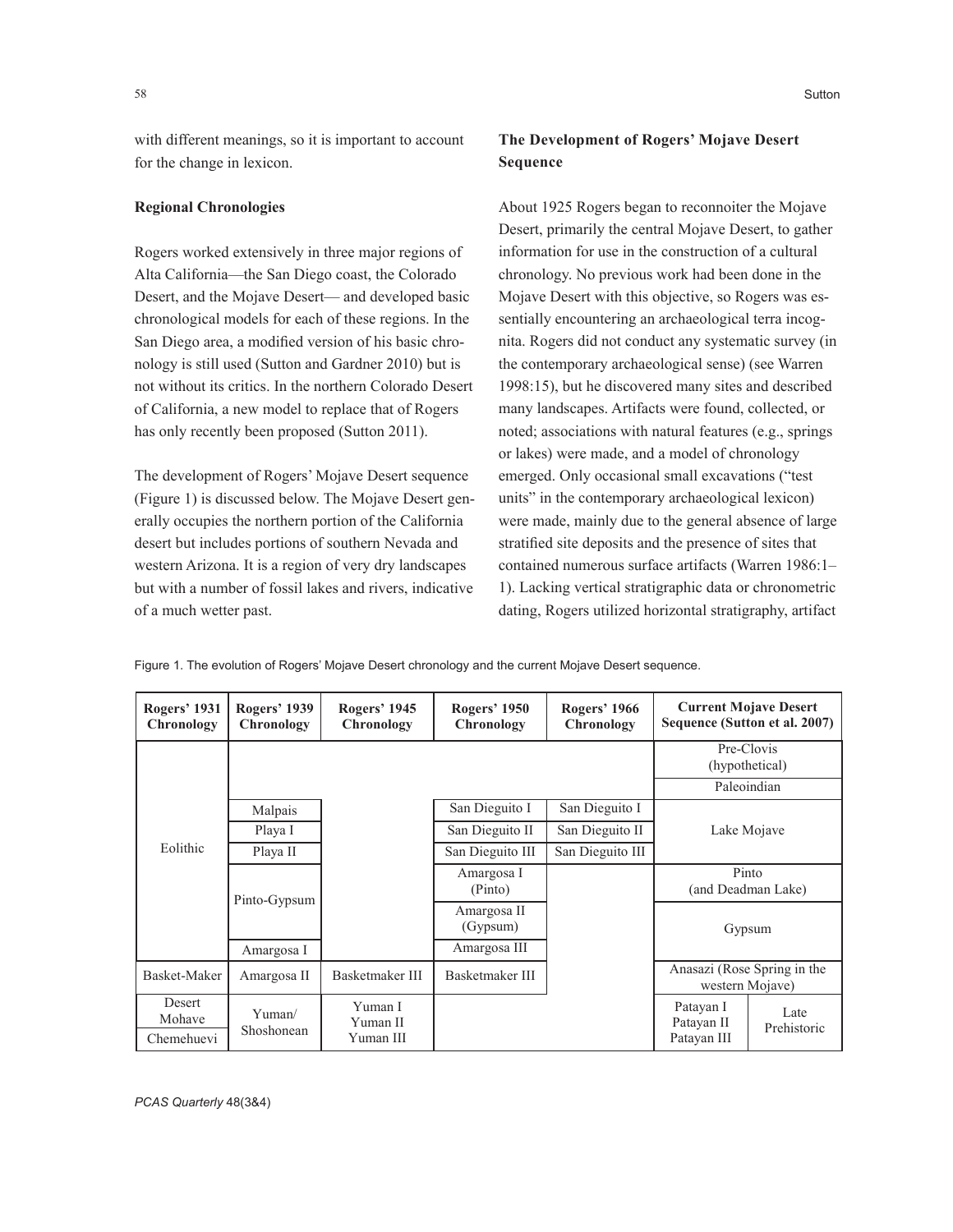types (many of which were first defined by Rogers), and geomorphic associations to construct a relative chronology. Among his earliest efforts was an attempt to discover the people responsible for the turquoise mining in the Halloran Springs area (Rogers 1929), whom he identified as Puebloan.

# *The 1931 Chronology*

Based on his work from 1925 to 1930, Rogers proposed but did not publish his first cultural sequence for the Mojave Desert (Rogers 1931; also see Warren 1998:19–20). This sequence (Figure 1) consisted of four archaeological cultures, the first of which, "Eolithic" (Rogers 1931:7), included all materials from initial human occupation up to "Basket-Makers of Nevada," after which came "Desert Mohave" and finally "Chemehuevi." All Rogers' archaeological cultures were assigned to fairly recent times.

The Eolithic (Rogers 1931:6–7) was "the first [earliest] evidence of prehistoric man" and was characterized by a "widespread chipped-stone culture of primitive technique." Eolithic sites were to be found on gravel terraces in both the Mojave and Colorado deserts of California, Nevada, and Arizona, generally along the edges of the major river valleys but "occasionally outside the river basin on gravel mesas." Characteristic of the heavily patinated artifact assemblage were "handchoppers" and "percussive flakes" of "chert, felsites, quartzite, and chalcedony," and an "absence of such stone forms in the other local cultures."

Sites of the Basket-Makers were located along the shores of dry lake beds and at the turquoise mines. Artifacts characteristic of this culture were "atlatl dart points" and "BM III pottery" (Rogers 1931:7–8). Exploitation of turquoise was a major activity (also see Rogers 1929).

The Desert Mohave were a "branch of the Yuman stock," who had occupied the area "as early as Pueblo II or III times" (ca. AD 1000) (Rogers 1931:8). The Desert Mohave were identified based on sites containing "Mohave" pottery, Pacific Coast shell beads and ornaments, and cremations found in "cremation cemeteries" and as isolated mortuary features. Rogers (1931:9) thought that the Mojave Sink "seems to have been the locus of Desert Mohave villages" and further noted that the "Mohaves abandoned this desert area about the time of the seventeenth or eighteenth century to the Chemehuevi."

The Chemehuevi, who followed the Desert Mohave (Rogers 1931:10; also see Lerch 1985), were identified by a sparse material culture consisting of an undefined "certain type of arrow point," possibly some stone mortars, and the "freshest" petroglyphs that were "zoic" in form. Rogers (1931:9) noted that the "Mohaves abandoned this desert area ... to the Chemehuevi" (see Sutton 1986, 1994).

# *The 1939 Chronology*

By the early 1930s other archaeologists such as Mark Harrington and Elizabeth Crozer Campbell had begun working in the Mojave Desert and had their own ideas about modeling Mojave Desert prehistory. Of particular note was the work of Elizabeth Crozer Campbell and William H. Campbell who had conducted major efforts at Pinto Basin (Campbell and Campbell 1935) and Lake Mojave (Campbell et al. 1937; also see Campbell 1936). The Campbells argued for a Pleistocene age for the Lake Mojave materials, although no method to determine their precise age was available at that time. Rogers did not agree that these materials were as old as the Campbells had suggested, and his position was generally accepted by the archaeological community (see discussion in Warren 1998:22–23).

Rogers (1931:7) had written that a report on his Eolithic culture was in preparation. It is possible that this manuscript formed the basis of his 1939 treatise *Early Lithic Industries* (Rogers 1939), in which he pub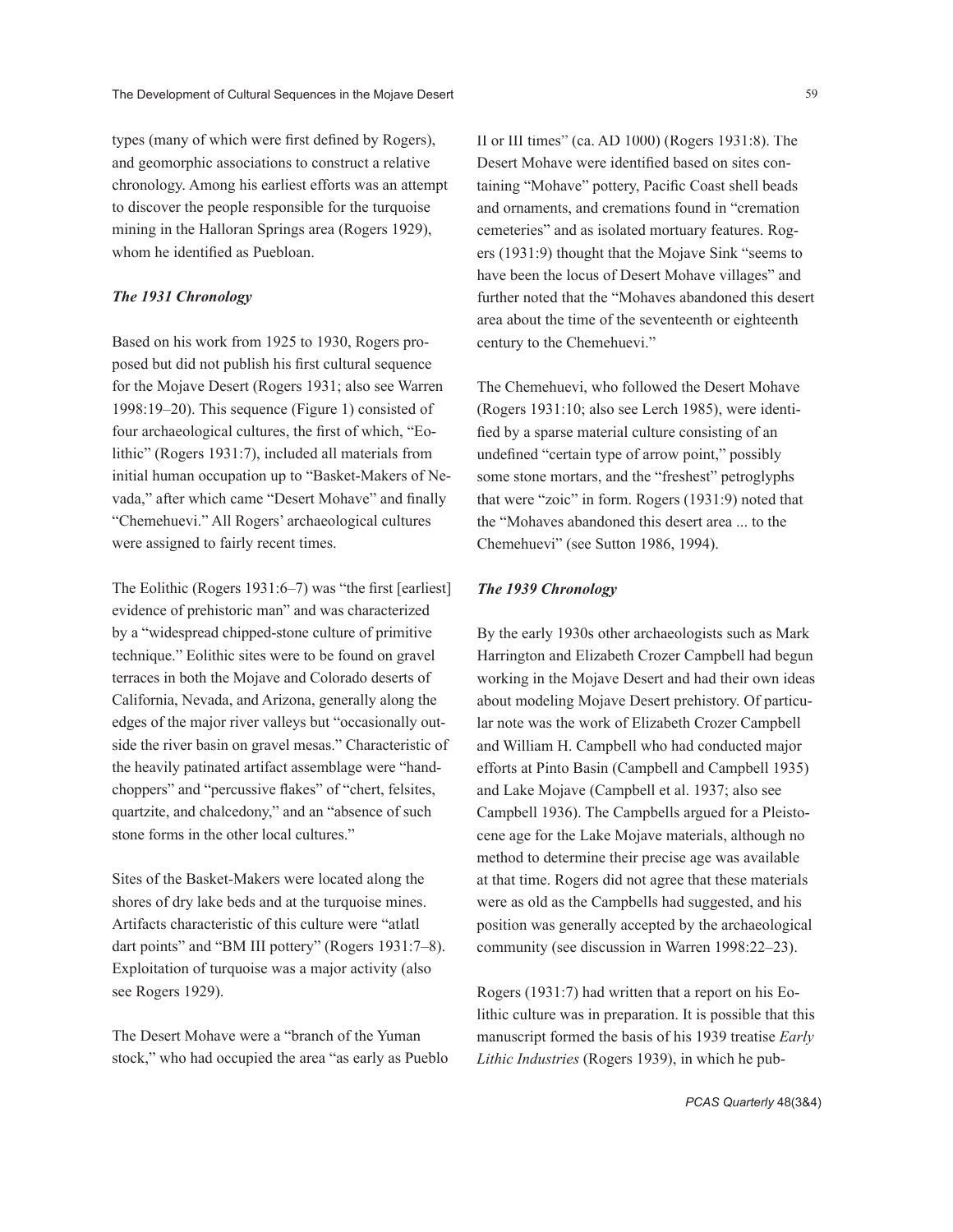lished a general outline of Mojave Desert prehistory (Figure 1). It also seems possible that the publication of *Early Lithic Industries* was spurred on by his desire to respond to the work of Elizabeth Campbell, as Rogers included considerable criticism of Campbell's work (see discussion in Warren 1998:21–25). The time covered by his general Eolithic culture was filled by four newly defined specific cultural units, beginning with the Malpais industry and ending with Amargosa industry. Late prehistoric cultures (Yuman and Shoshonean) were only briefly noted.

## **Malpais**

The earliest of Rogers' industries was called Malpais. Rogers (1939:6–22, Table 2) reported that Malpais sites were located on gravel terraces above the river valley (recall this same criterion for the Eocene culture) and that "house" sites (rock rings) and intaglios were present on those same terraces. Artifacts included a variety of flake tools, choppers, and scraper types. All the cultural material was heavily patinated. Absent were projectile points or other bifaces.

# **Playa**

The second major cultural unit was the Playa industry, a part of the larger San Dieguito/Playa complex. San Dieguito was the southern California coastal aspect, and the Playa industry was the desert aspect of the complex (Rogers 1939:28). Playa was divided into two phases, Playa I and II. Playa I was defined as having a variety of artifact types (Rogers 1939:Table 2), including stemmed points, crescents, and a variety of scrapers, choppers, and flake tools, located predominately along the margins of dry lakes. Phase II was similar in general nature, but the artifacts were less eroded and patinated. Pressure flaking was apparent, and obsidian was used for the first time.

Playa is the same basic archaeological entity that had been earlier identified along Pleistocene Lake Mojave

by Elizabeth Campbell (1936; Campbell et al. 1937), who called it Lake Mojave. Rogers chose not to follow the lead of Campbell in naming the unit, at least partly because he disagreed with Campbell's estimate of its age. Subsequent research has confirmed the nature and age of Campbell's Lake Mojave (Wallace 1962; Warren 1967, 1984), and Rogers' Playa phases have long since been incorporated into the Lake Mojave complex.

## **Pinto-Gypsum**

Rogers' (1939) third major cultural unit was the Pinto-Gypsum complex. As with Playa (Lake Mojave), Rogers (1939) believed that the Pinto-Gypsum complex was much later than is now known, and he thought that it might be related to Basketmaker I in the Southwest. The Gypsum point and five different types of Pinto points were major markers, but a number of other artifact types were included (Rogers 1939:Table 2). Rogers (1939:71) argued that Pinto-Gypsum was so different from Playa that the appearance of Pinto-Gypsum "must mark the incursion of a new" people into the region, with little or no separation in time. Rogers (1939:72) further suggested that as the climate dried, Pinto-Gypsum people may have moved "toward the higher northern terrain" where Amargosa I later developed, perhaps as a "closing phase of the Pinto Industry."

In 1939 Rogers seems to have recognized that Pinto and Gypsum were separate entities or "industries" (see Rogers 1939:2, 72) but considered them to be "regional variations" (Rogers 1966:27). Mostly based on his work in the Salt Spring area (see Byrd et al. 1998), Rogers (1939:48) noted that while there were sites containing only Pinto or only Gypsum points, a number of sites contained both. This may have prompted Rogers to combine the two "industries" into the same complex in his 1939 work. After seeing the separation of the two in the vertical stratigraphy at Ventana Cave (Haury 1950), Rogers changed his mind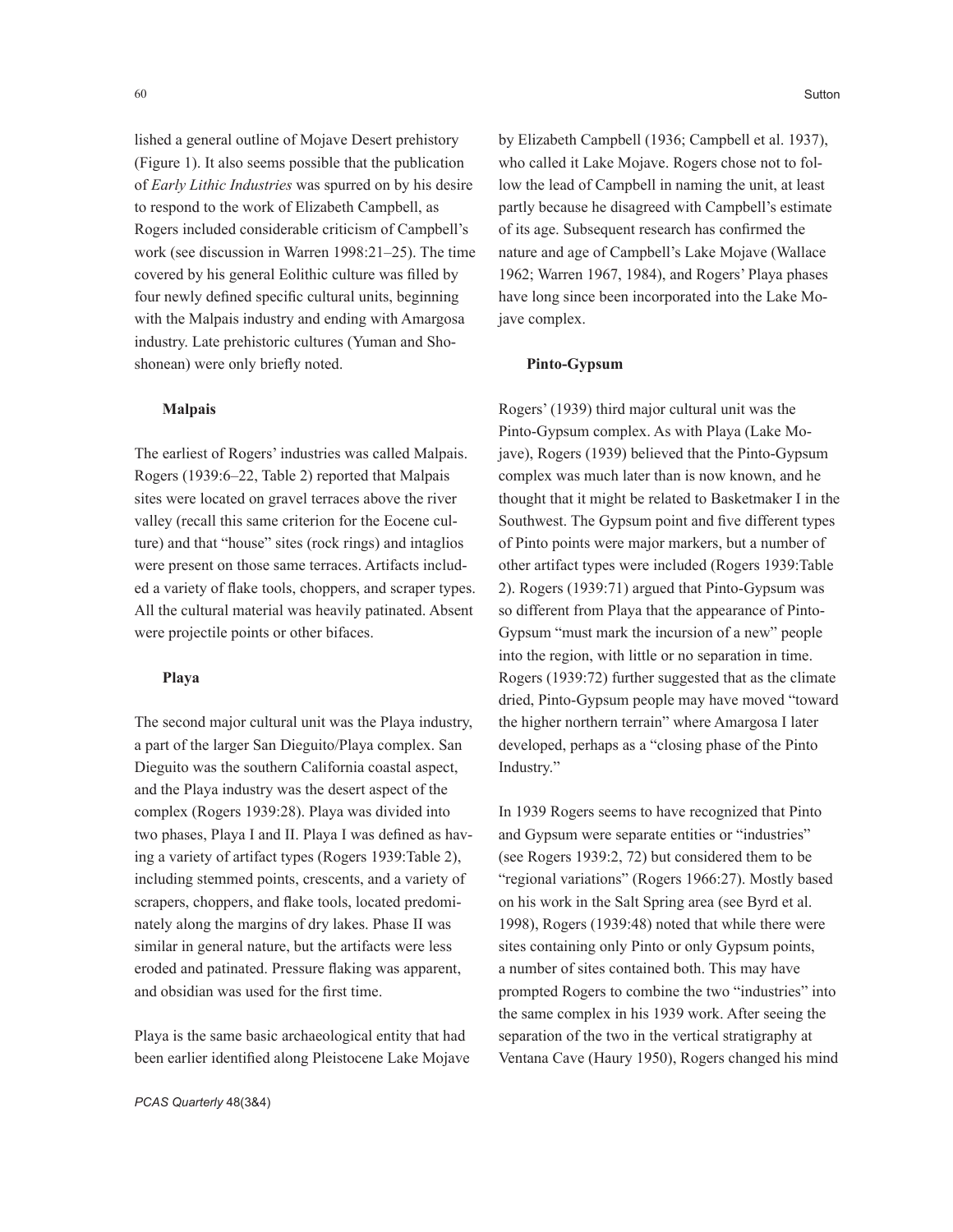and considered the two to be chronologically separate, a conclusion supported by later research.

Campbell and Campbell (1935) had previously defined the Pinto period and dated it as following Lake Mojave, a time no doubt too early for Rogers. In addition, Rogers did not agree that a single type of Pinto point could be used to define the Pinto period (Byrd et al. 1998:653). A firm definition of the Pinto complex continues to elude us (Sutton et al. 2007), and research on this issue continues.

#### **Amargosa**

The fourth major entity proposed in 1939 was the Amargosa industry, divided into two phases, Amargosa I and II. Amargosa I was marked by large sites with Pinto and large side-notched points (Rogers 1939: Plate 16), while Amargosa II was marked by smaller sites with Elko and Rose Spring points (see Rogers 1939:Plate 18). Rogers (1939:72) suggested that Amargosa I might have been the "final phase" of the Pinto industry. Rogers (1939:61) further argued that Amargosa II was identical to "Basket-Maker III" and that it was intrusive in California, a view continued from his 1929 publication. This implies that Rogers believed that Amargosa I and Amargosa II were quite separate entities, the former related to Pinto and the latter to Basketmaker, but that he had not yet fully articulated this in his 1939 classification. This seems to be the reason for the change he made in 1950.

#### **Yuman/Shoshonean**

In 1931 Rogers had included a discussion of three post-Eolithic cultural units: Basket-Maker, Desert Mohave, and Chemehuevi (see Figure 1). In the 1939 chronology, Basket-Maker III was considered to be Amargosa II, part of his Early Lithic industries. The Desert Mohave and Chemehuevi discussed in 1931 were classified in 1939 as Yumans and Shoshoneans respectively, and they were not discussed in any detail. Rogers (1939:73) argued that the Yuman presence in the Mojave Desert did not exceed 600 years and the Shoshoneans were present no longer than 300 years, a total of 900 years for the "late" groups.

## *The 1945 Chronology*

While Rogers (1939:Plate 21) did include late prehistoric groups in his chronology, there was virtually no discussion of them. (Recall that the title of the 1939 work referred to "early" lithic industries.) However, in 1945 he published some of his ideas about later prehistory. Rogers (1945) proposed an outline of Yuman (but not Shoshonean [Numic]) prehistory, which included the eastern portion of the Mojave Desert, the Colorado Desert, and much of the rest of southern California. Using the direct historical approach, Rogers divided Yuman into three phases: Yuman I, II, and III. Yuman I (AD 500 to 1000) marked the introduction of pottery and agriculture; Yuman II had ceramics, and agriculture was the dominant subsistence system (AD 1000 to 1500); and Yuman III had ceramics and postdated AD 1500 (essentially what Rogers considered to be the post-Lake Cahuilla period). The "Desert Mohave" were seen as Yuman, and Rogers acknowledged the presence of Numic groups (e.g., Southern Paiute) late in time in the eastern Mojave Desert. The Yuman sequence, now widely referred to as Patayan, is still employed, although it has been proposed to replace it in much of interior southern California (Sutton 2011).

#### *The 1950 Chronology*

By 1950 Rogers had come to accept the fact that the archaeology of the Mojave Desert was much older than he had previously believed, and he realized that a revision of his 1939 chronology was in order. However, this important revision was published within the body of the Ventanta Cave report (Haury 1950: Table 12) (see Figure 1). Rogers made a number of significant changes to his 1939 chronology. He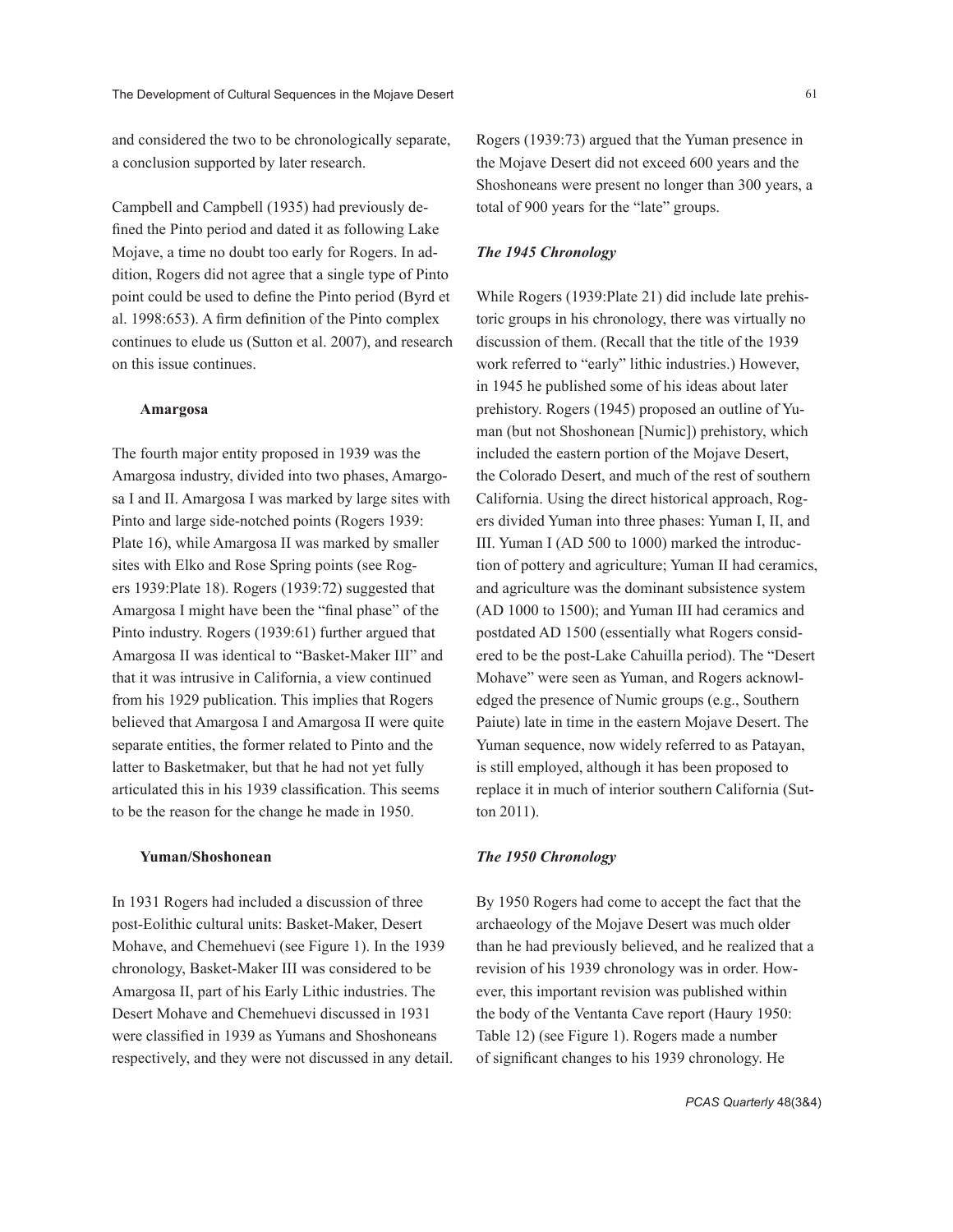connected the Malpais industry to the San Dieguito along the coast (where he had worked at the Harris site) and dropped the distinction of Playa being a desert industry separate from San Dieguito. Thus, he redefined Malpais and Playa I and II as San Dieguito I, II, and III respectively. Today, the desert aspect of San Dieguito is recognized as the Lake Mojave complex.

In 1939 Rogers had defined Pinto-Gypsum as a complex, as he had already recognized it as two separate entities (industries). Further, Rogers (1939:72) was thinking that Amargosa I was actually more closely related to Pinto-Gypsum (a "third" Pinto phase; Rogers 1939:72) and that Amargosa II was "identical" to Basketmaker III. In spite of this, he had left the two Amargosa phases together in 1939 (later admitting this was a poor choice [Rogers 1966:27]). Based on the stratigraphic separation of Pinto from Gypsum at Ventana Cave, Rogers (in Haury 1950:Table 12) separated the two, renaming Pinto as "Amargosa I" and Gypsum as "Amargosa II." Since the 1939 iteration of Gypsum was redefined as Amargosa II, Rogers created a new phase, Amargosa III, to equate with the old Amargosa I, which in 1939 he had thought might have been a third phase of Pinto. In retrospect, these changes seem logical.

Today, Pinto and Gypsum are defined as separate cultural complexes with different assemblages and generally dating sequentially (Sutton et al. 2007). A newly identified possible cultural complex, Deadman Lake in the southeastern Mojave Desert, is thought to be generally contemporaneous with Pinto (Sutton et al. 2007:239–240).

#### *The 1966 Sequence*

At the time of his death in 1960, Rogers was working on a comprehensive treatment of the San Dieguito complex in southern California, including the Mojave Desert. That work (Rogers 1966) was published posthumously (edited and revised). It reiterated the basic San Dieguito I, II, and III sequence proposed in

1950. A great deal more detail on his views of the San Dieguito complex was provided, but the later cultures were not considered. It remains possible that the revising and editing of Rogers' San Dieguito complex paper altered some of his actual views (e.g., Hanna 1982:243, 298).

## **Still Influential**

The cultural sequence(s) outlined for the Mojave Desert by Rogers (1931, 1939, 1945, 1966; Haury 1950: Table 12), plus that of Elizabeth Campbell, formed the foundation for the sequence still in widespread use today. Rogers seemly had the basic sequence right, but was patently wrong about the absolute chronology, and that error formed the basis of much of the disagreement between Rogers and Campbell. For a variety of reasons, the early ideas of Rogers were accepted over the ideas of Campbell, and so Rogers tended to get the "credit." In the end, however, Campbell's general dating was shown to be correct, and Rogers finally changed his mind on the antiquity of cultures in the Mojave Desert just before he died (Rogers 1966:140). Nevertheless, Rogers' work remains very influential. While the names have changed and continue to confuse, the foundation provided by Rogers has enabled us to develop the chronological models currently being batted about.

## **Acknowledgments**

This paper is a revised and expanded version of one presented at the 46th Annual Meeting of the Society for California Archaeology held in San Diego in 2012, and I appreciate the invitation of Ruth Musser-Lopez to participate in that symposium. I greatly appreciate the comments and suggestions of Henry C. Koerper, Don Laylander, Ruth Musser-Lopez, Joan Schneider, and Claude N. Warren and the assistance of Robin Laska. Much of my interpretation of Rogers' work in the Mojave Desert outlined in this paper mirrors that of Warren (1984, 1998), to whom a great debt is owed.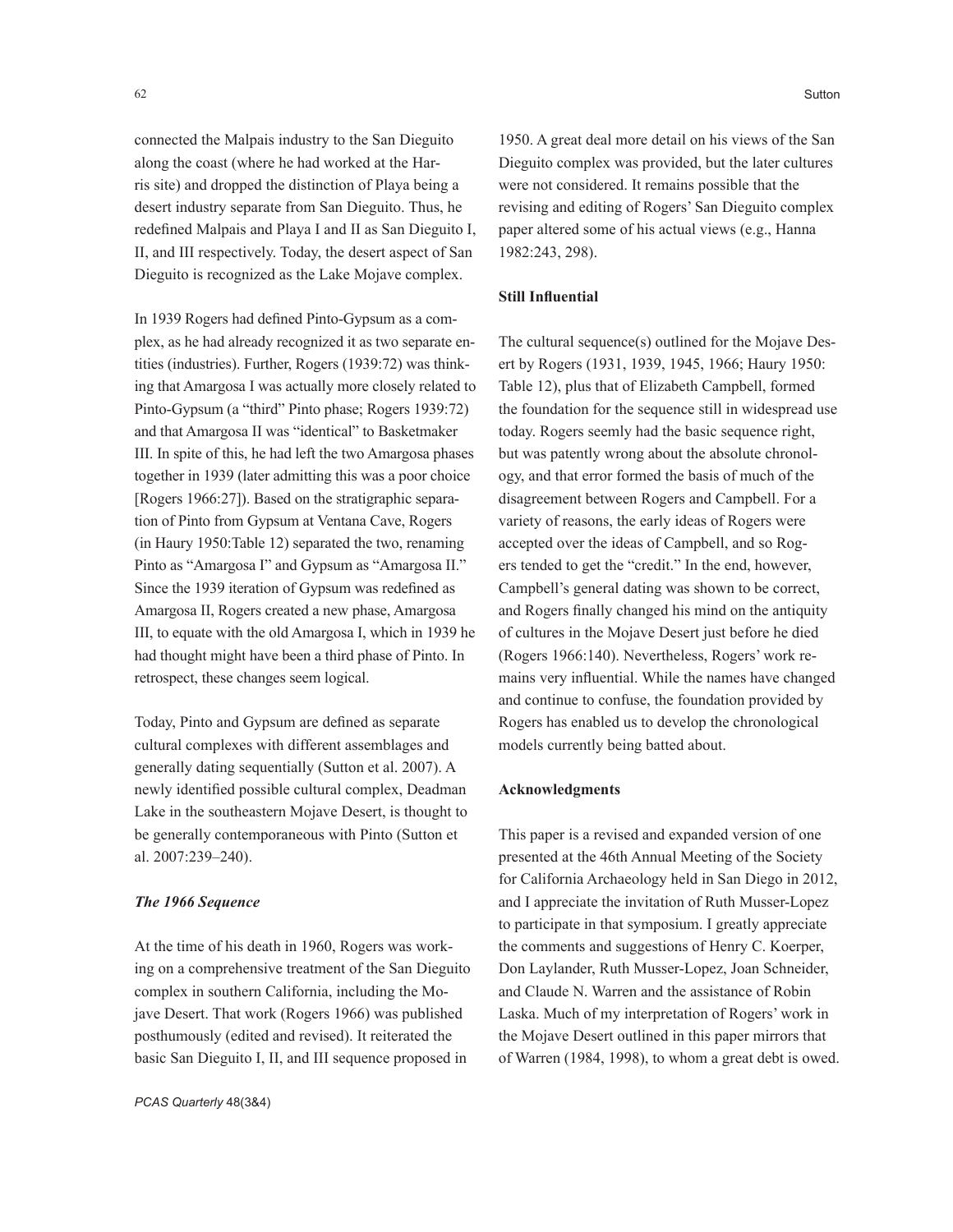#### **References Cited**

- Byrd, Brian F., James D. Eighmey, Richard Hughes, and Jerry Schaefer
- 1998 Malcolm Rogers' Legacy at Salt Spring Examining the Archival Evidence. In *Springs and Lakes in a Desert Landscape: Archaeological and Paleoenvironmental Investigations in the Silurian Valley and Adjacent Areas of Southeastern California*, edited by Brian F. Byrd, pp. 649–690. Report on file, San Bernardino County Museum Archaeological Information Center, Redlands, California.

## Campbell, Elizabeth W. Crozer

- 1936 Archaeological Problems in the Southern California Deserts. *American Antiquity* 1(4):295–300.
- Campbell, Elizabeth W. Crozer, and William H. Campbell
- 1935 *The Pinto Basin Sit: An Ancient Aboriginal Camping Ground in the California Desert*. Southwest Museum Papers No. 9. Southwest Museum, Los Angeles.
- Campbell, Elizabeth W. Crozer, William H. Campbell, Ernst Antevs, Charles A. Amsden, Joseph A. Barbier, and Francis D. Bode
- 1937 *The Archeology of Pleistocene Lake Mohave: A Symposium*. Southwest Museum Papers No. 11. Southwest Museum, Los Angeles.

Carrico, Richard L.

2008 Malcolm Rogers, 1890–1960. In *Fragile Patterns: The Archaeology of the Western Papaguería*, edited by Jeffrey H. Altschul and Adrianne G. Rankin, pp. 31–40. SRI Press, Tucson, Arizona.

## Hanna, David C.

1982 *Malcolm J. Rogers: The Biography of a Paradigm*. Master's thesis, Department of Anthropology, San Diego State University, San Diego.

Haury, Emil W.

1950 *The Stratigraphy and Archaeology of Ventana Cave*. University of Arizona Press, Tucson.

Lerch, Michael K.

1985 The Desert Mohave: A Review of Ethnohistoric Data and Archaeological Implications. Manuscript on file, Department of Anthropology, University of California, Riverside.

Rogers, Malcolm J.

- 1929 *Report on an Archaeological Reconnaissance in the Mohave Sink Region*. San Diego Museum Papers No. 1. San Diego Museum of Man, San Diego.
- 1931 Report of Archaeological Investigations of the Mohave Desert Region during 1930. National Anthropology Archives, Bureau of American Ethnology, Report 2104 (Pt. 1). Manuscript on file, San Bernardino County Museum, Redlands, California.
- 1939 *Early Lithic Industries of the Lower Basin of the Colorado River and Adjacent Desert Areas*. San Diego Museum Papers No. 3. San Diego Museum of Man, San Diego.
- 1945 An Outline of Yuman Prehistory. *Southwestern Journal of Anthropology* 1(2):167–198.
- 1966 *Ancient Hunters of the Far West*. Edited by Richard F. Pourade. Union-Tribune Publishing, San Diego.

Strong, William D.

1941 Review of Malcolm J. Rogers' "Early Lithic Industries of the Lower Basin of the Colorado River and Adjacent Desert Areas." *American Anthropologist* 38(2):314.